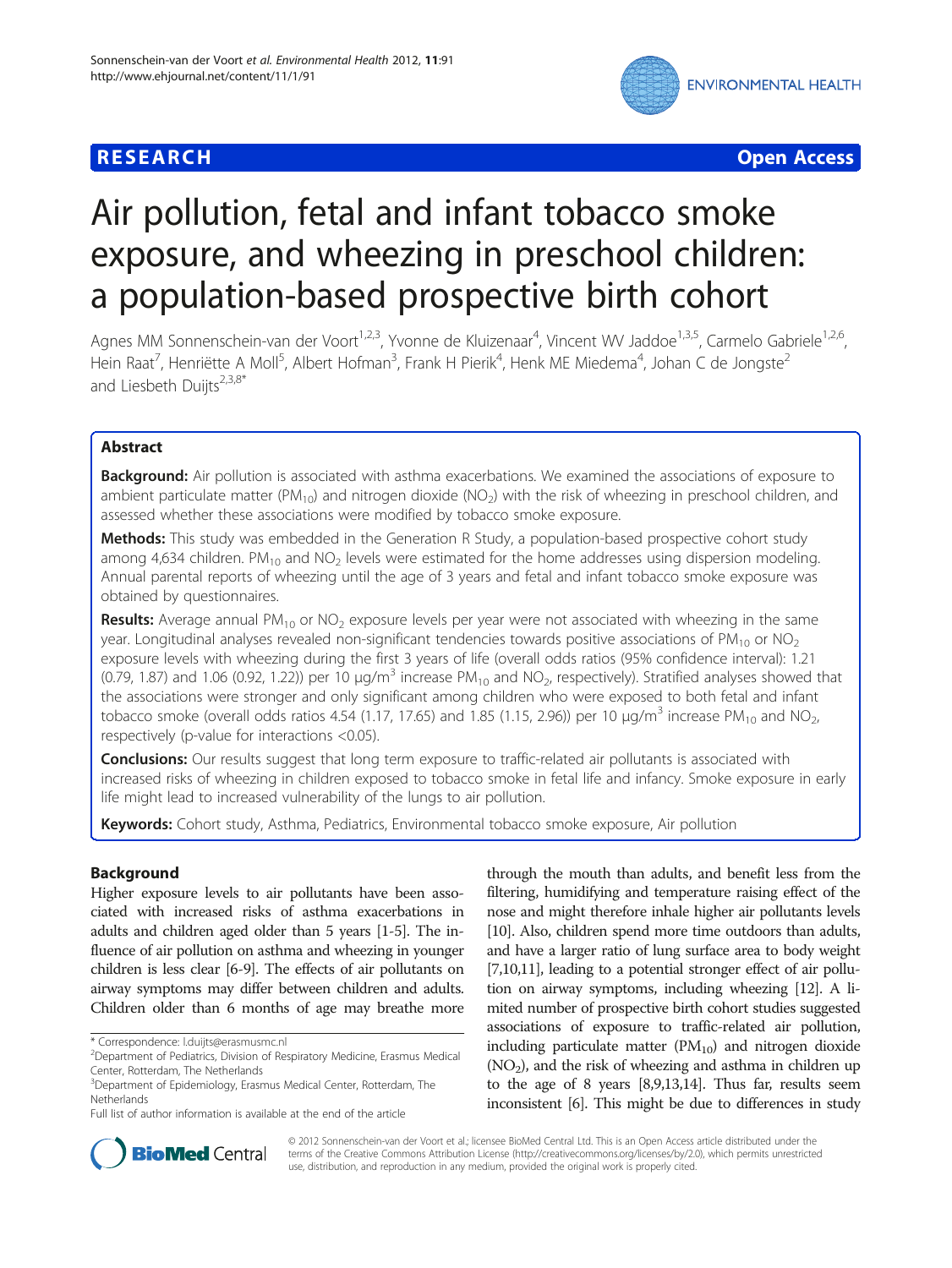design, exposure and outcome assessment or confounding due to socio-demographic variables or a family history of asthma. Like some other environmental exposures, fetal and infant tobacco smoke exposure negatively influence the risk of asthma symptoms in early childhood, and might increase the susceptibility for the adverse effects of air pollution [[15](#page-8-0)]. Therefore the associations between air pollution and asthma symptoms may be modified by tobacco smoke exposure [[3](#page-8-0)].

We examined the associations of exposure to trafficrelated air pollutants  $PM_{10}$  and  $NO_2$  during different exposure windows, with the risk of wheezing in preschool children in a prospective birth cohort study among 4,634 children living in the city of Rotterdam, The Netherlands. In addition, we assessed whether fetal or infant tobacco smoke exposure modified these associations.

# Methods

#### Design and setting

This study was embedded in the Generation R Study, a prospective cohort study from early fetal life to young

adulthood in Rotterdam in the Netherlands [[16](#page-8-0)]. The study protocol was approved by the Medical Ethical Committee of the Erasmus Medical Centre, Rotterdam. Written informed consent was obtained from all participants. In total 7,295 children born between 2002 and 2006 and their parents participated in the postnatal phase of the study. Of all eligible children in the study area, 61% participated in the present study. We excluded twins ( $n = 179$ ),  $2<sup>nd</sup>$  and  $3<sup>rd</sup>$ pregnancies in the study  $(n = 539)$  and children of whom we did not receive any questionnaire  $(n = 996)$ . Of the remaining children (n = 5,581) valid air pollution data were available for 4,937 children (Figure 1). Air pollution exposure could not be assessed for 644 children, due to incomplete address history, moving outside the study area or invalid measurements. We excluded children without any information about wheezing  $(n = 303$  subjects). The final study population for analysis consisted of 4,634 children.

#### Traffic-related air pollution exposure

Individual child exposures levels to particulate matter  $(PM_{10})$  and nitrogen dioxide  $(NO<sub>2</sub>)$  were assessed at the

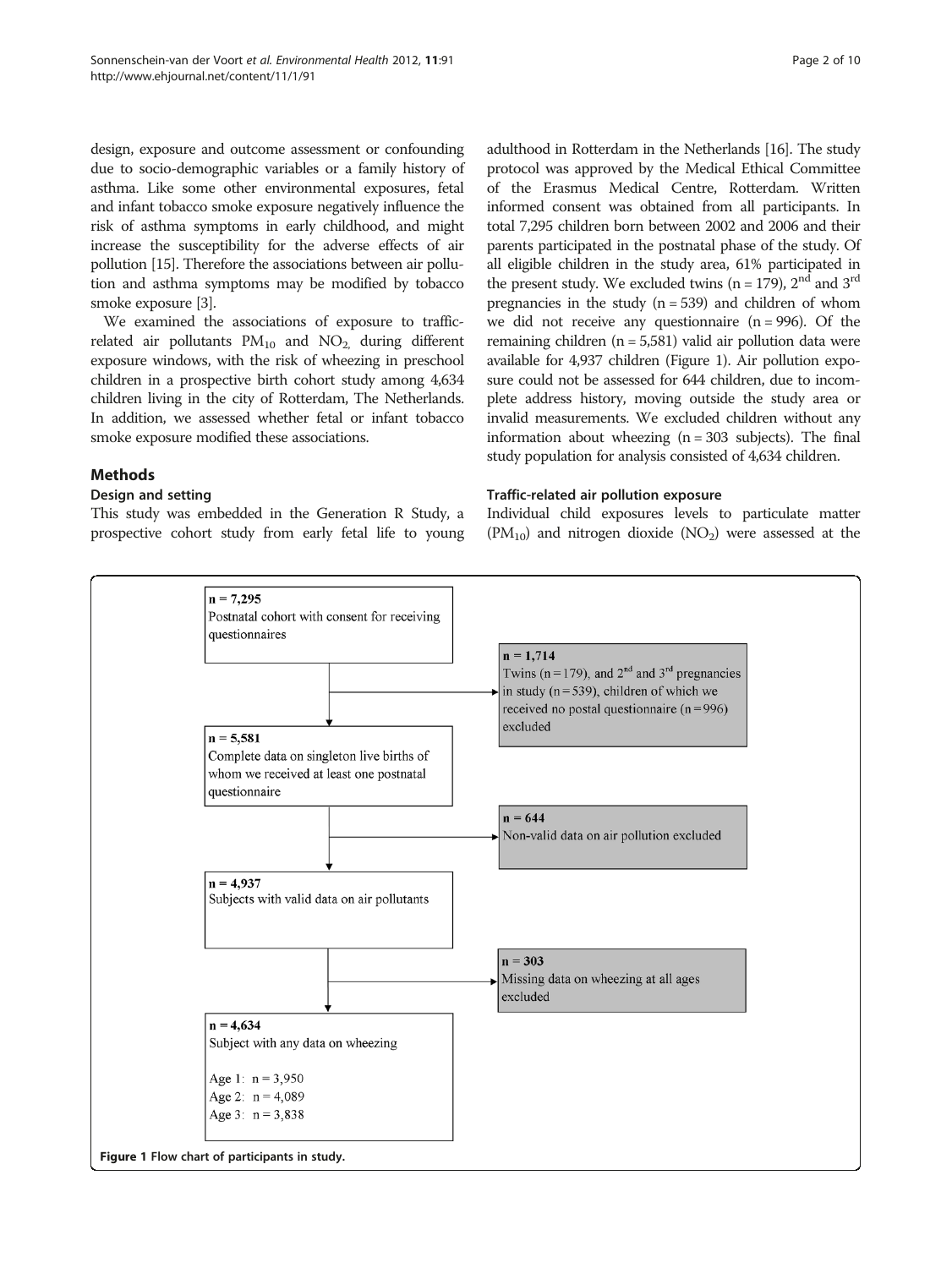home address, using a combination of continuous monitoring and dispersion modeling, taking into account both the spatial and temporal variation in air pollution. The exposure assessment has been described in detail previously [[17](#page-8-0)]. Briefly, annual average concentrations of  $PM_{10}$  and NO2 for the years 2002–2008 were assessed for all addresses in the study area. This was done using the 3 Dutch national standard methods for air quality modeling, designated to calculate the contribution of different air pollution sources [\[18\]](#page-8-0). Subsequently, hourly concentrations of  $PM_{10}$  and  $NO_2$  were derived, using air pollution measurements from 3 continuous monitoring stations (hourly calibration), taking into account wind conditions and fixed temporal patterns in source contributions. Based on participants' home addresses, we derived individual exposure estimates for different periods during the first 3 years of life, including average exposure to air pollutants annually and overall. Average exposures were calculated for periods with <20% of the concentrations missing. For the other periods, air pollution exposures were set to missing. The performance of this model has been evaluated by two studies in the same study area which show a good agreement between predicted annual average  $PM_{10}$  and  $NO<sub>2</sub>$  concentrations, and concentrations measured at monitoring stations [[19](#page-8-0),[20\]](#page-8-0).

# Respiratory symptoms

Information on wheezing ("Has your child had problems with a wheezing chest during the last year ?" no; yes) was obtained by questionnaires at the ages of 1, 2 and 3 years. Questions were adapted from the International Study on Asthma and Allergy in Childhood (ISAAC) [\[21](#page-8-0)]. Response rates for these questionnaires were 71%, 76% and 72%, respectively [[22](#page-8-0)].

# Covariates

Information on maternal educational level, parity, smoking habits, smoking habits of the partner, history of asthma or atopy, children's ethnicity and pet keeping were obtained by a questionnaire at enrolment. We used parity as a proxy for siblings (correlation: kappa = 0.894). Fetal smoke exposure was defined using data of maternal smoking habits during first, second and third trimester of pregnancy collected by questionnaires. We categorised groups as those children who were never exposed to tobacco smoke or in first trimester only (no fetal smoke exposure) and those who were continuously exposed to tobacco smoke in trimesters thereafter (fetal smoke exposure) [\[15\]](#page-8-0). Infant smoke exposure was defined as exposure to household tobacco smoke by anyone at the age of 2 years of the child (no; yes, data collected by questionnaires). Sex, gestational age at birth and birth weight of the children were obtained from midwife and hospital registries at birth. Postal questionnaires sent at the ages of 6 and 12 months provided information about breastfeeding. A questionnaire sent at the age of 12 months provided information on daycare attendance. Questionnaires filled in by the parents at the ages of 1, 2 and 3 years provided information about doctor attended lower respiratory tract infections (Has your child had pertussis, bronchitis, bronchiolitis or pneumonia in the past year for which a doctor or hospital was attended? no; yes) [[16,22](#page-8-0)].

#### Statistical analysis

We used multiple logistic regression models to analyze the associations of exposure to air pollution in the previous year with the risks of wheezing at the ages of 1, 2 and 3 years. With Generalized Estimating Equation (GEE) analyses, we were able to take the correlation between repeated measurements in the same subject into account, and to calculate the overall effect (average air pollution levels in the first 3 years of life with wheezing at age 1 to 3 years combined). We used a compound symmetry corrlation matrix in these models. All models were adjusted for potential confounders including maternal age, education, parity, smoking habits during pregnancy, smoking habits of the partner, history of asthma or atopy, and children's sex, gestational age at birth, birth weight, ethnicity, breastfeeding status, daycare attendance, pet keeping and lower respiratory tract infections. Average exposures to  $PM_{10}$  and NO2, annually and overall, were analyzed as continuous variables and as quartiles (lowest quartile as the reference group). Tests for trend were performed by including average air pollutant concentration levels as continuous variables into the fully adjusted logistic regression model and we calculated the risk per 10  $\mu$ g/m<sup>3</sup> increase. Next, we stratified our models for tobacco smoke exposure to assess whether any observed association of air pollution with childhood wheezing was modified by environmental tobacco smoke exposure. For this analysis we also tested the interaction between air pollution and environmental tobacco smoke exposure. The tobacco smoke variables were combined into a new variable with 4 early smoke exposure categories: never; only fetal; only infant; and fetal and infant, using the variables about maternal smoking habits during pregnancy (fetal smoke exposure) and exposure to household tobacco smoke at the age of 2 years (infant smoke exposure). We performed multiple imputations to handle missing values of the covariates and outcomes by generating 25 independent datasets [[23](#page-8-0)]. We imputed both covariates and outcomes, as missing values may introduce bias in GEE models [\[24](#page-8-0)]. Imputations were based on the relationships between all covariates and outcomes included in this study plus paternal age, educational level, history of asthma or atopy and information about shortness of breath in the past year of the children at the age of 1, 2 and 3 years. All datasets were analyzed separately after which results were combined. No differences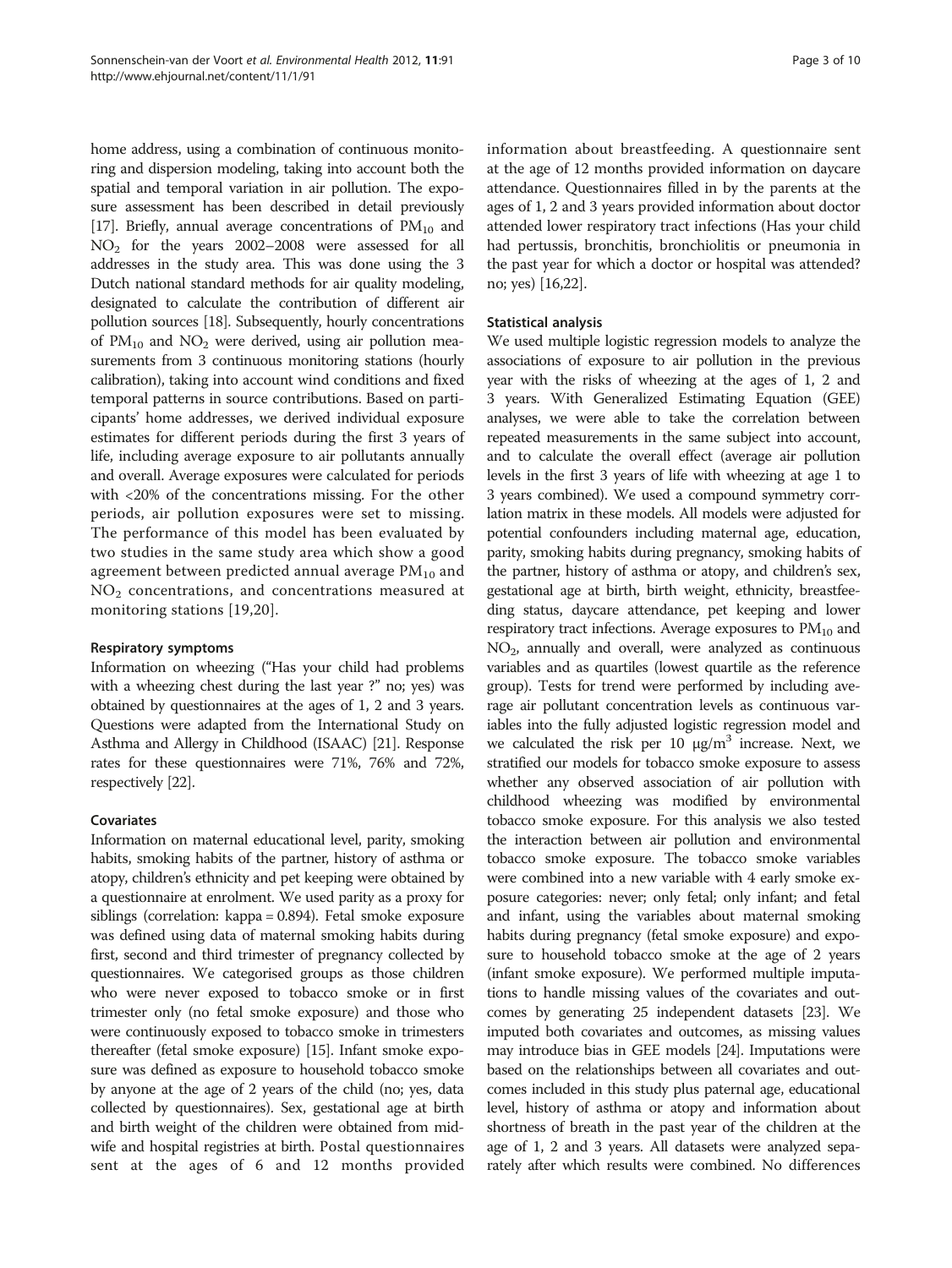in results were observed between analyses with imputed missing data or complete cases only. We only present results based on imputed datasets. All measures of association are presented with their 95% confidence intervals (CI). Statistical analyses were performed using the Statistical Package of Social Sciences version 17.0 for Windows (SPSS Inc., Chicago, IL, USA) and SAS 9.2 (SAS institute, Cary, NC, USA).

# Results and discussion

#### Subject characteristics

Children were born at a median gestational age of 39.9 (5-95% range: 37.0-42.1) weeks with a mean birth weight of 3,439 (SD 556) grams (Table [1](#page-4-0)). Of all children who were exposed to tobacco smoke during fetal life, 59.3% was exposed to household tobacco smoke in infancy, whereas of all children who were not exposed to tobacco smoke during fetal life, 12.2% was exposed to household tobacco smoke in infancy. (Additional file [1:](#page-7-0) Table S1). The wheezing prevalence declined with increasing age. Mean annual  $PM_{10}$  levels were 28.9, 28.3 and 27.9  $\mu$ g/m<sup>3</sup> and mean annual NO<sub>2</sub> levels were 38.7, 37.5 and 36.2  $\mu$ g/m<sup>3</sup> at the ages of 1, 2 and 3 years, respectively (Additional file [1:](#page-7-0) Table S2).

#### Air pollution and risk of wheezing

We observed no associations of average  $PM_{10}$  and  $NO_2$ concentrations during the previous year with the risks of wheezing at the ages of 1, 2 or 3 years separately or in the overall longitudinal model (Table [2\)](#page-5-0). Additional analyses showed that children exposed to the highest  $25\%$   $PM_{10}$  and NO2 levels did not have an increased risk of wheezing in the first 3 years compared to those exposed to the lowest 25% air pollutants levels (results not shown). At the age of 1 year only, information about the average exposure to air pollutants and wheezing during the last month was available. As compared to the average per year exposure we observed a larger variation in exposure levels of air pollutants measured in the previous month at the age 1 year (Additional file [1](#page-7-0): Table S2). Furthermore, exposure to increased levels of  $PM_{10}$  during the previous month tended to be associated with an elevated risk of wheezing but the effect estimate did not reach statistical significance (OR 1.25 (0.98, 1.58) per 10  $\mu$ g/m<sup>3</sup>). Increased levels of  $NO<sub>2</sub>$  during the previous month were associated with wheezing (OR 1.32 (1.11, 1.55) per 10  $\mu$ g/m<sup>3</sup>) (Table [3](#page-5-0)). We observed no time-dependent effect of air pollutants on wheezing in the first 3 years (p-values for interaction time\*air pollutant: >0.05). We explored the confounding and modifying effect of lower respiratory tract infections and did not observe changes in our effect estimates after adjusting the analyses for lower respiratory tract infections. Also, the interaction between air pollution and lower respiratory tract infections was not significant, and we observed no associations between air pollutants and lower respiratory tract infections (data not shown).

# Air pollution, tobacco smoke exposure and risk of wheezing

We found no associations of air pollutants levels with the annual risks of wheezing stratified for fetal and infant smoke exposure (Additional file [1:](#page-7-0) Table S3). Stratified longitudinal analyses showed that the associations of average  $PM_{10}$  and  $NO_2$  exposure levels with the overall longitudinal risks of wheezing during the first 3 years of life were stronger and significant among children who were exposed to tobacco smoke both during fetal and infant life (overall odds ratios 4.54 (1.17, 17.65) and 1.85 (1.15, 2.96) per 10  $\mu$ g/m<sup>3</sup> increase in PM<sub>10</sub> and NO<sub>2</sub>, respectively) (Figure [2](#page-6-0)). We did not observe associations of traffic-related air pollutants with wheezing among children who were exposed to smoke during fetal life only or during infancy only. However, we observed elevated odds ratios for infant smoke exposure, but these effect estimates were not significant. We additionally assessed whether tobacco smoke exposure modified the association of air pollution with risks of wheezing by using interaction terms. These interaction terms were statistically significant for the associations of air pollutants with longitudinally measured wheezing (P-values for interaction: PM10\*smoking: p-value <0.05; NO2\*smoking: p-value <0.01). However, per year analyses showed that the association of air pollutants with wheezing was modified by tobacco smoke exposure only at the age of 3 years (P-values for interaction per year:  $PM_{10}$ \*smoking:  $p$ -value = 0.35 (age 1),  $p$ -value = 0.20 (age 2), and  $p$ -value  $< 0.05$  (age 3). P-values for interaction  $NO<sub>2</sub>$ <sup>\*</sup>smoking are:  $p$ -value = 0.23 (age 1),  $p$ -value = 0.14 (age 2), and  $p$ -value <0.05 (age 3)).

# Discussion

Our study suggests that long term exposure to higher levels of traffic-related air pollutants  $PM_{10}$  and  $NO_2$  are associated with increased risks of wheezing in the first 3 years of life among children who are exposed to tobacco smoke during fetal and infant life. We did not observe associations of traffic-related air pollutants with wheezing among children who were not exposed to tobacco smoke.

Previous studies reported inconsistent findings for the associations of traffic-related air pollution with asthma symptoms and doctor diagnosed asthma [\[6,7\]](#page-8-0). Associations of  $NO<sub>2</sub>$  and  $PM<sub>2.5</sub>$  with overall wheezing until the age of 8 years were observed in another study in the Netherlands [[14](#page-8-0)]. A Swedish cohort study observed associations of air pollution in the first year of life with persistent wheezing until 4 years of age [\[25\]](#page-8-0). A study in Germany observed no associations of long term exposure to  $PM_{2.5}$  or  $NO<sub>2</sub>$  with the risks of parental reports of asthma symptoms, but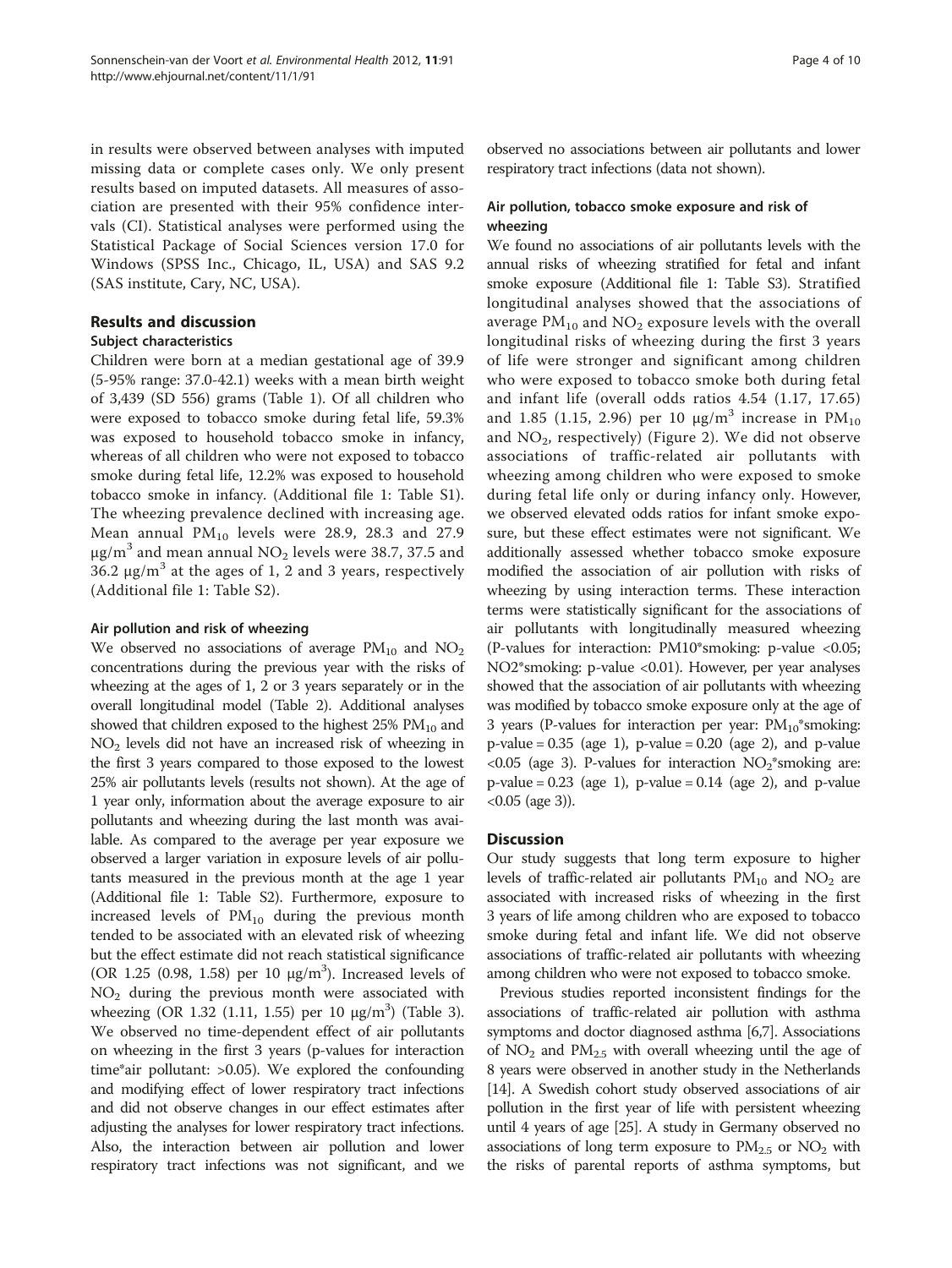#### <span id="page-4-0"></span>Table 1 Maternal and child characteristics

|                                                          | $n = 4,634$          |                               |
|----------------------------------------------------------|----------------------|-------------------------------|
|                                                          | Observed             | After multiple<br>imputations |
| <b>Maternal characteristics</b>                          |                      |                               |
| Age (years)*                                             | 31.1(4.9)            | 31.1(4.9)                     |
| Highest completed education (%)                          |                      |                               |
| Non-completed, primary or<br>secondary                   | 47.1 (2,050)         | 48.2 (2,234)                  |
| Higher                                                   | 52.9 (2,299)         | 51.8 (2,400)                  |
| Missing                                                  | 6.2(285)             |                               |
| Parity (%)                                               |                      |                               |
| Nulliparity                                              | 61.6 (2,762)         | 61.4 (2,844)                  |
| Multiparity                                              | 38.4 (1,722)         | 38.6 (1,790)                  |
| Missing                                                  | 3.2 (150)            |                               |
| History of asthma or atopy (%)                           |                      |                               |
| No                                                       | 61.9 (2,369)         | 59.0 (3,734)                  |
| Yes                                                      | 38.1 (1,460)         | 41.0 (1,900)                  |
| Missing                                                  | 17.4 (805)           |                               |
| <b>Fetal and Child characteristics</b>                   |                      |                               |
| Male sex (%)                                             | 49.9 (2,313)         | 49.9 (2,313)                  |
| Gestational age at birth (weeks) <sup>5</sup>            | 39.9 (37.0-<br>42.1) | 39.9 (37.0-42.1)              |
| Birth weight (grams)*                                    | 3,439 (556)          | 3,439 (556)                   |
| Ethnicity (%)                                            |                      |                               |
| European                                                 | 70.4 (3,144)         | 69.9 (3,240)                  |
| Non-European                                             | 29.6 (1,320)         | 30.1 (1,394)                  |
| Missing                                                  | 3.7(170)             |                               |
| Breastfed (%)                                            |                      |                               |
| No                                                       | 7.7 (339)            | 8.0 (371)                     |
| Yes                                                      | 92.3 (4,089)         | 92.0 (4,263)                  |
| Missing                                                  | 4.4 (206)            |                               |
| Day care attendance (%)                                  |                      |                               |
| No                                                       | 48.0 (1,894)         | 50.0 (2,316)                  |
| Yes                                                      | 52.0 (2,050)         | 50.0 (2,318)                  |
| Missing                                                  | 14.9 (690)           |                               |
| Pet keeping (%)                                          |                      |                               |
| No                                                       | 65.5 (2,399)         | 64.6 (2,993)                  |
| Yes                                                      | 34.5 (1,263)         | 35.4 (1,641)                  |
| Missing                                                  | 21.0 (972)           |                               |
| Lower respiratory tract infections age<br>1 year (%)     |                      |                               |
| No                                                       | 86.4 (3,165)         | 85.4 (3,957)                  |
| Yes                                                      | 13.6 (498)           | 14.6 (677)                    |
| Missing                                                  | 21.0 (971)           |                               |
| Lower respiratory tract infections age<br>2 years $(\%)$ |                      |                               |
| No                                                       | 87.9 (3,494)         | 87.4 (4,052)                  |

#### Table 1 Maternal and child characteristics (Continued)

| 12.1(484)    | 12.6 (582)   |
|--------------|--------------|
| 14.2 (659)   |              |
|              |              |
| 93.3 (3,453) | 92.7 (4,294) |
| 6.7(247)     | 7.3 (340)    |
| 20.2 (934)   |              |
|              |              |
| 57.4 (2,153) | 57.4 (2,658) |
| 42.6 (1,599) | 42.6 (1,976) |
| 19.0 (882)   |              |
|              |              |
| 86.9 (3,246) | 86.4 (4003)  |
| 13.1 (489)   | 13.6 (631)   |
| 19.4 (899)   |              |
|              |              |
| 82.3 (3,391) | 81.4 (3,770) |
| 17.7 (728)   | 18.6 (864)   |
| 11.1(515)    |              |
|              |              |
| 74.0 (2,922) | 74.1 (3,433) |
| 26.0 (1,028) | 25.9 (1,201) |
| 14.8 (684)   |              |
|              |              |
| 82.1 (3,358) | 82.6 (3,827) |
| 17.9 (731)   | 17.4 (807)   |
| 11.8(545)    |              |
|              |              |
| 89.0 (3,417) | 89.4 (4,143) |
| 11.0 (421)   | 10.6 (491)   |
| 17.2 (796)   |              |
|              |              |

Values are percentages (absolute values), means (SD)\* or medians (5-95<sup>th</sup> percentile)<sup>\$</sup> .

Missing percentages are given for the total population of analysis n = 4634. Other percentages are valid percentages.

observed an association of  $PM_{2.5}$  exposure levels with doctor diagnosed asthma at the age of 6 years [[26](#page-8-0)]. Finally, a large Canadian study reported inconsistent results for the associations of air pollutant levels with the risk of asthma until the age of 4 years, depending on the exposure assessment. The authors reported no association of traffic-related air pollution based on land use regression modeling with the risks of asthma, but reported associations of distance to industrial point sources with an increased risk of asthma [[27](#page-8-0)]. Differences between our study and previous published studies include our detailed method to assess air pollution exposure levels in a large city, the availability of many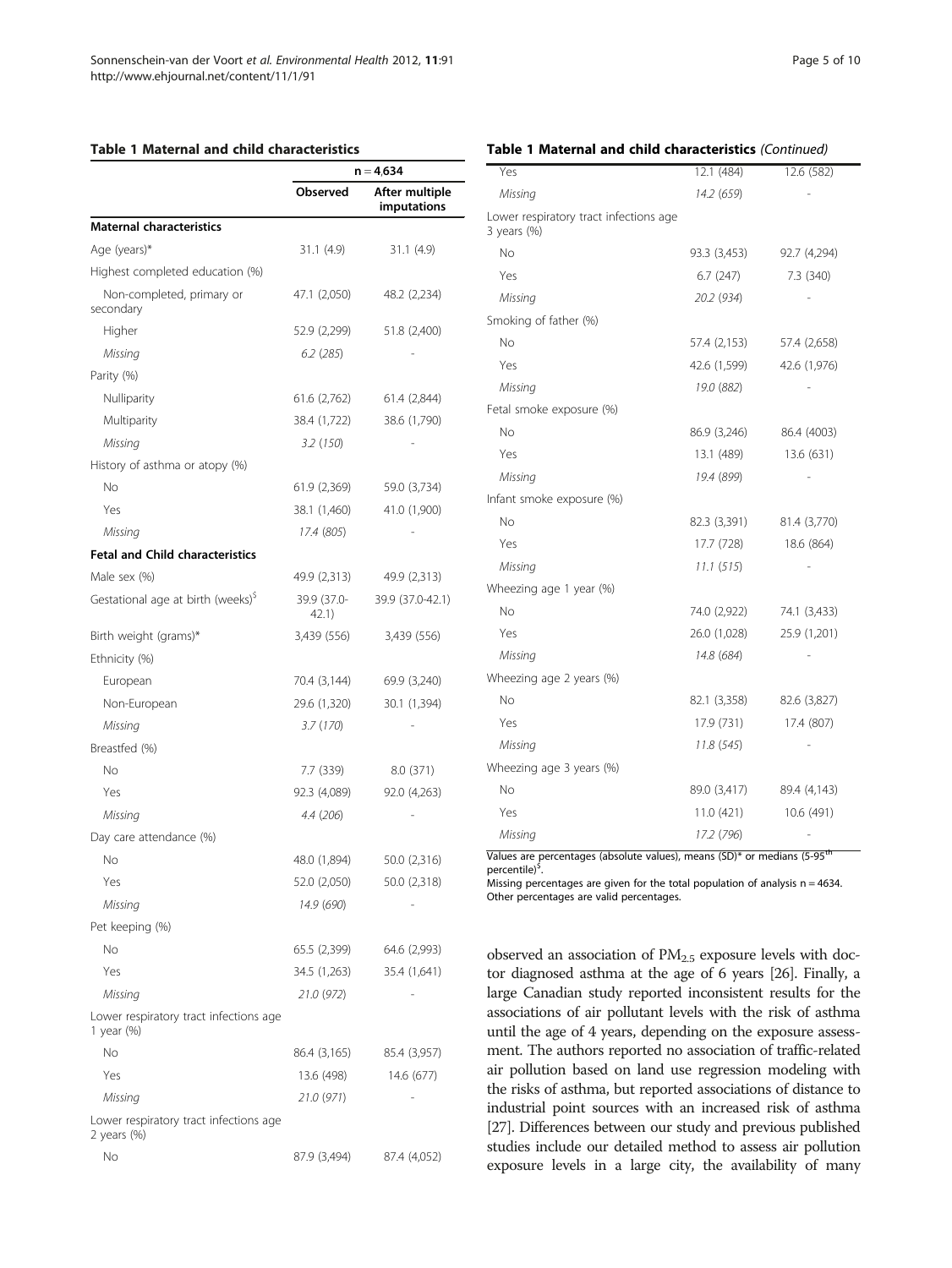|                 |                       | Odds ratio of wheezing (95% Confidence Interval) |                  |                   |  |
|-----------------|-----------------------|--------------------------------------------------|------------------|-------------------|--|
|                 | Age 1 year            | Age 2 years                                      | Age 3 years      | Overall           |  |
| $PM_{10}$       |                       |                                                  |                  |                   |  |
| Crude           | 1.07(0.77, 1.50)      | 1.54 (0.90, 2.61)                                | 1.00(0.51, 1.95) | 1.28 (0.85, 1.91) |  |
| Adjusted        | 1.21 (0.84, 1.74)     | 1.49 (0.83, 2.66)                                | 0.90(0.43, 1.91) | 1.28 (0.83, 1.98) |  |
| NO <sub>2</sub> |                       |                                                  |                  |                   |  |
| Crude           | $1.01$ $(0.85, 1.20)$ | 1.04 (0.85, 1.27)                                | 1.03(0.79, 1.33) | 1.05(0.92, 1.19)  |  |
| Adjusted        | 1.07 (0.89, 1.29)     | 1.04 (0.83, 1.29)                                | 0.97(0.72, 1.30) | 1.07 (0.93, 1.23) |  |
| $\cdots$        | .                     |                                                  |                  | $\cdots$          |  |

<span id="page-5-0"></span>Table 2 Exposure to air pollutants (previous year, overall) and risks of wheezing

Values are odds ratios (95% confidence interval) from logistic regression models representing the risks of wheezing per 10  $\mu g/m^3$  increase in PM<sub>10</sub> or NO<sub>2</sub>. The overall effect is from generalized estimating equation models, based on average air pollution levels from birth until the age of 3 years with wheezing at the ages of 1, 2 and 3 years combined.

Models are adjusted for maternal age, education, parity, smoking, smoking of the partner, history of asthma or atopy and children's sex, gestational age, birth weight, ethnicity, breastfeeding, daycare attendance, pet keeping and lower respiratory tract infections at the corresponding ages.

potential confounders and the interaction with smoke exposure. Also, earlier studies did not use individual exposure levels [\[27](#page-8-0)], took only the birth addresses into account or were not able to adjust for home movement [\[9,14,25](#page-8-0)]. Children in our study were exposed to a smaller range of  $NO<sub>2</sub>$ exposure (range  $28.8 - 56.1$   $\mu$ g/m<sup>3</sup>) as compared with another Dutch study ( $NO<sub>2</sub>$  range 12.6-58.4  $\mu$ g/m<sup>3</sup>) which might have led to smaller effect estimates [\[14\]](#page-8-0). By using long term exposure averages, the potential short term high risk exposure levels may be missed. At the age of 1 year only, we obtained information about wheezing in the last month and the average exposure to air pollutants during that month. Increased levels of air pollutants exposure during the previous 1 month were associated with increased

| Table 3 Exposure to air pollutants in the previous month |  |
|----------------------------------------------------------|--|
| and wheezing in the same month                           |  |

|            | Odds ratio of wheezing in previous month age 1 year<br>(95% Confidence Interval) |                              |  |
|------------|----------------------------------------------------------------------------------|------------------------------|--|
|            | $PM_{10}$<br>$n = 373$                                                           | NO <sub>2</sub><br>$n = 373$ |  |
| Quartile 1 | Reference                                                                        | Reference                    |  |
|            | $n = 83$                                                                         | $n = 72$                     |  |
| Ouartile 2 | 1.24 (0.90, 1.71)                                                                | 1.28 (0.91, 1.79)            |  |
|            | $n = 97$                                                                         | $n = 87$                     |  |
| Ouartile 3 | 1.08 (0.77, 1.49)                                                                | $1.54$ (1.11, 2.13)*         |  |
|            | $n = 82$                                                                         | $n = 103$                    |  |
| Quartile 4 | $1.38$ (1.01, 1.88)*                                                             | $1.62$ (1.17, 2.24)**        |  |
|            | $n = 111$                                                                        | $n = 111$                    |  |
| Trend      | 1.25 (0.98, 1.58)                                                                | 1.32(1.11, 1.55)             |  |
|            | $p = 0.07$                                                                       | p < 0.01                     |  |

Values are odds ratios (95% confidence interval) for wheezing from logistic regression models. \*P < 0.05 and \*\*p < 0.01. Models are adjusted for maternal age, education, parity, smoking, smoking of the partner, history of asthma or atopy and children's sex, gestational age, birth weight, ethnicity, breastfeeding, daycare attendance, pet keeping and lower respiratory tract infections at age 1 year. Trend represents the risk of wheezing per 10  $\mu$ g/m<sup>3</sup> increase in PM<sub>10</sub> or  $NO<sub>2</sub>$ .

risks of wheezing. We were not able to assess this short time interval at older ages.

We observed an interaction between air pollution and tobacco smoke exposure for the association with longitudinally measured wheezing. However, in our per year analyses we observed that this interaction was only significant at the age of 3 years. This might be explained by the idea that from the age of 3 years onwards wheezing represents another phenotype than earlier wheezing in which other factors such as atopic susceptibility in the origins of wheezing become more important. Also, infant smoke exposure was assessed after respiratory outcomes at age 1 year. This might be a reason for observing no significant interaction between exposure to air pollutants, tobacco smoke and wheezing before the age of 3 years. Our results suggest that tobacco smoke exposure increases the vulnerability of the lungs to air pollutants. The interaction between particulate matter and tobacco smoke exposure was previously explored by Rabinovitch et al. [[3](#page-8-0)]. They observed that environmental tobacco smoke exposure modifies the acute effects of low-level ambient  $PM_{2.5}$  exposure on childhood asthma. Albuterol usage and leukotriene  $E_4$  were only related to  $PM_{2.5}$  concentrations on days when urine cotinine levels were low, which suggest that only when children were not or to a small amount exposed of tobacco smoke, exposure to air pollution was positively associated with asthma. Their results were in the opposite direction as compared to our results. This difference might be explained by differences in study design and methods. We assessed reported tobacco smoke exposure both in fetal and infant life, wheezing at younger ages, and long term exposure to tobacco smoke and air pollution. Rabinovitch et al. assessed biological markers of smoke exposure in childhood, used albuterol usage as a proxy for asthma, at an older age, and assessed the short term effects of air pollutants. Previous studies suggested that both short term and long term exposure to air pollutants are important for the development of asthma exacerbations or respiratory symptoms [[25,28](#page-8-0)[-34\]](#page-9-0).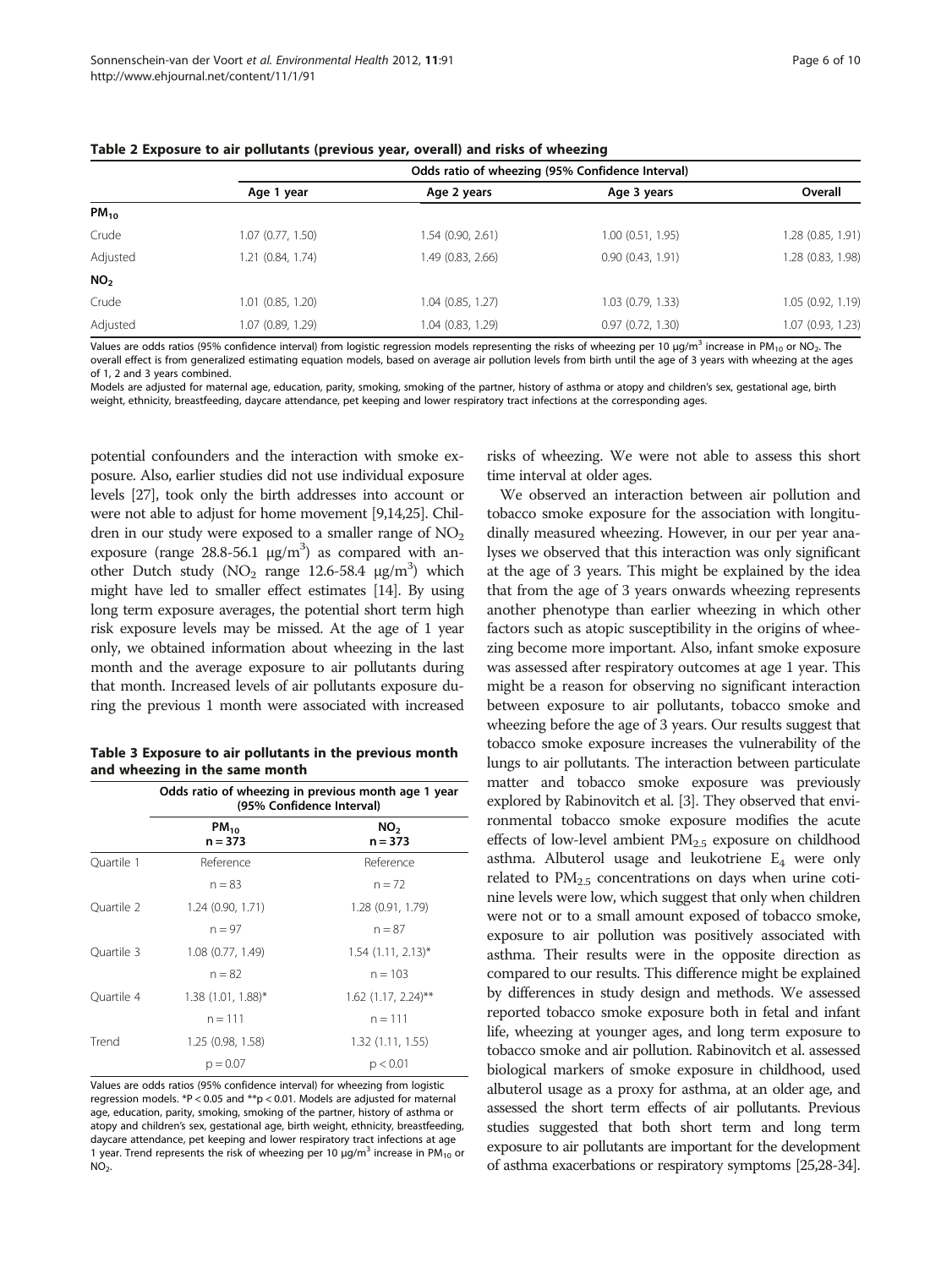<span id="page-6-0"></span>Sonnenschein-van der Voort et al. Environmental Health 2012, 11:91 Page 7 of 10 http://www.ehjournal.net/content/11/1/91



Our results suggest that short term exposure to air pollutants might be important for developing respiratory symptoms, whereas long term exposure to air pollutants might be important in the presence of tobacco smoke exposure. However our results should be considered as hypothesis generating. More studies are needed to explore the combined effects of air pollution and tobacco smoke exposure on the development of respiratory symptoms. Previously, we have reported that children from mothers who smoked continuously during pregnancy and during the first years after pregnancy had increased risks of wheezing in the first years of life [\[15](#page-8-0)]. Fetal smoke exposure has been suggested to have a different underlying mechanism in the pathway to wheezing

than infant smoke exposure. Fetal smoke exposure may lead to impaired lung development and immunological changes while for infant smoke exposure it includes bronchial hyperreactivity, immunological changes, and direct toxic and irritant effects [\[35-37](#page-9-0)]. Increased vulnerability of the airways and lungs to air pollutants might be caused by both fetal and infant smoke exposure via their pathophysiological mechanisms. Among children with infant smoke exposure, we observed a non-significant elevated odds ratio for the associations of air pollution with wheezing. This tendency was not observed in children with only fetal smoke exposure. This might be due to the direct toxic effects of both infant smoke exposure and exposure to air pollutants, which are absent in fetal smoke exposure only [\[38](#page-9-0)]. The mechanisms underlying the association of air pollution exposure with wheezing or asthma might also include the induction of airway inflammation and oxidative stress, modification of enzyme functions, disruption of immune responses and increased reactivity to allergens [\[26](#page-8-0)[,38-40](#page-9-0)]. Also, respiratory infectious diseases might play a role. However, we did not observe a confounding or modifying effect of respiratory tract infections or associations between air pollutants and respiratory tract infections. Therefore, the associations of air pollution with wheezing in our study are probably not explained by infectious mechanisms. Further studies exploring potential underlying causal mechanisms are needed.

This study was embedded in a population-based prospective design with a large number of subjects being stu died from early life onwards with detailed and frequently prospectively measured information about air pollution levels at the corresponding home-addresses. We adjusted for a large number of confounders and the results did not differ between non-imputed and imputed analysis. Nonresponse at enrolment and lost to follow-up would lead to biased effect estimates if the associations of air pollutants with wheezing would be different between those included and not included in the analyses. Selection bias due to nonparticipation at enrolment in the prenatal phase might have occurred because our study population tends to have a selection towards more affluent and healthy mothers [\[16](#page-8-0)] who might have reported less wheezing symptoms and tobacco smoke exposure in their children and have been exposed to lower air pollutant levels [[41](#page-9-0)]. If so, our observed effect estimates would be underestimated. Mothers and children lost to follow-up during the postnatal phase were lower educated (67% vs. 47%) and smoked more frequently during pregnancy (21% vs. 13%). If children who were lost to follow up would have had more wheezing episodes, this could have led to an underestimation of the observed effect of air pollution and tobacco smoke exposure on wheezing as well. One of the limitations of our study is that we might reflect a selection towards a more healthy population, as the prevalence of preterm birth is lower than average in The Netherlands,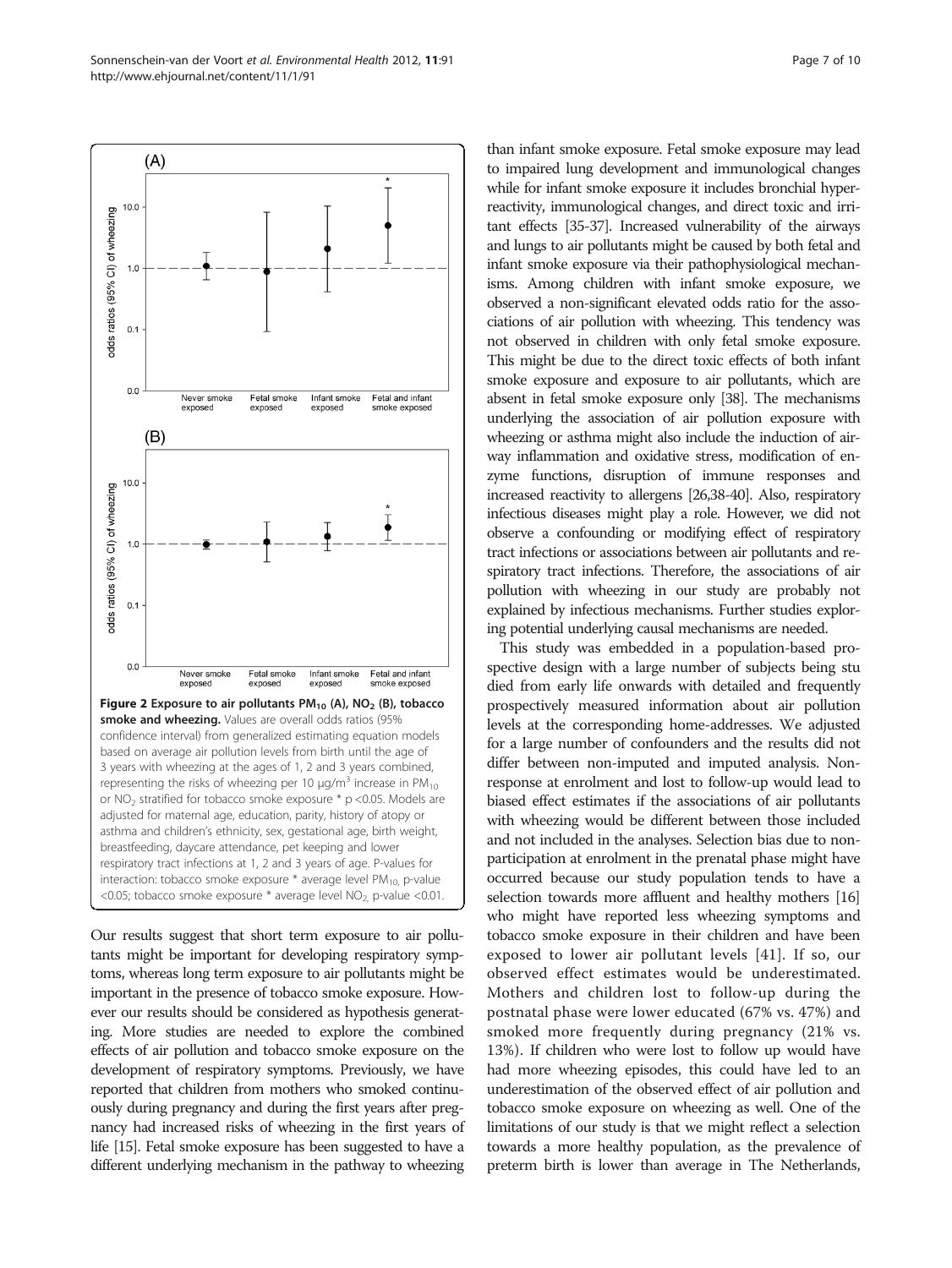<span id="page-7-0"></span>4.7% versus 7.7%. A homogeneous population would not affect the observed association of air pollution with wheezing among children exposed and not exposed to tobacco smoke. However such a population might affect the generalizability. The observed effects might be different in a population with more preterm born children. Also, preterm birth could modify the effect between air pollution and wheezing, because airways and lungs of preterm born children might be less developed and therefore might be even more vulnerable to air pollution. Previous studies were limited in their ability to consider the intraurban gradients and temporal variations in air pollutants. However, some had obtained more subject-specific exposure levels [\[6,7](#page-8-0)]. A strength of our study is that we were able to consider detailed spatial and temporal contrasts in exposure, in which we were able to take home movements into account. In the first 3 years of life 39.9% of the children moved at least once. Still there might be misclassification of air pollution assessment. We only calculated exposure levels at home addresses and not at the day care centers or other places where the child may spend days and nights. We assumed that most of the time children until the age of 3 years are near or at their home addresses. Furthermore, other types of indoor or commuting exposure were not taken into account. If any, we expect that this misclassification is non-differential and may have led to an underestimation of the associations [[42](#page-9-0)]. We had no information on smaller particle sizes than 10 μm. Smaller particles sizes such as  $PM_{2.5}$  might more adversely affect respiratory morbidity than  $PM_{10}$  due to deeper peripheral lung deposition. However, previous studies which measured both  $PM_{10}$  and  $PM_{2.5}$  observed strong correlations between exposure to  $PM_{10}$  and  $PM_{2.5}$  and similar effect sizes of these exposures on childhood asthma or wheezing [\[32,43](#page-9-0)]. Although assessing smoking habits by questionnaires is valid in epidemiological studies, misclassification may occur due to underreporting [[44](#page-9-0)]. However, the use of biomarkers of tobacco smoke exposure in urine, saliva or blood, or nicotine in indoor air seems not superior to self-report [[44](#page-9-0)-[47](#page-9-0)]. First trimester adverse exposures might be important for fetal lung development [\[48\]](#page-9-0). Using data from the same study population, we have previously shown that children do not have an increased risk of preschool wheezing when mothers quitted smoking as soon as they knew they were pregnant [\[15](#page-8-0)]. Based on results of our previous study, we categorized no fetal smoke exposure as children who were never exposed to tobacco smoke or were exposed to tobacco smoke until first trimester of pregnancy only [[15](#page-8-0)]. We performed a sensitivity analysis without including fetal smoke exposure during first trimester only, and observed that the effect sizes did not materially change. Still, it might be that our categorization led to some misclassification, with an underestimation of the effect estimates when first trimester only smoking would have

comparable effects as continued smoking during pregnancy. The main outcome in our study was self-reported wheezing. This method is widely accepted in epidemiological studies and reliably reflects the prevalence of wheezing in young children [\[49\]](#page-9-0). In preschool children a diagnosis of asthma is based on symptoms [\[50\]](#page-9-0), and objective tests, including lung function or bronchial responsiveness, are difficult to perform in young children and have a very limited if any diagnostic value. Follow up studies at older ages will include more detailed asthma and atopy measurements.

#### **Conclusions**

In conclusion, our results suggest that higher long term exposure levels to traffic-related air pollution lead to higher risks of wheezing in preschool children who were exposed to fetal and infant tobacco smoke. Further studies are needed to explore underlying mechanisms of exposure to air pollutants with and without interaction with tobacco smoke exposure and various types of wheezing and asthma in later life.

# Additional file

[Additional file 1:](http://www.biomedcentral.com/content/supplementary/1476-069X-11-91-S1.pdf) The following supplementary tables are available. Table S1. Cross table of fetal smoke exposure with infant smoke exposure. Table S2. Levels of air pollutant. Table S3. Exposure to air pollutants in previous year, tobacco smoke and wheezing.

#### Abbreviations

GEE model: Generalized Estimating Equation model; OR: Odds ratio; 95% CI: 95% confidence interval; PM<sub>10</sub>: Particulate matter ≤10 μm; NO<sub>2</sub>: Nitrogen dioxide; SD: Standard deviation.

#### Competing interests

The authors declare that they have no competing interests.

#### Authors' contributions

AS, YK, VJ, JJ and LD contributed to the conception and design, acquisition of data, analyses and interpretation of the data, drafted the article, revised it critically for important intellectual content and gave final approval of the version to be published. CG, HR, HM, FP, AH and HM contributed to the conception and design and acquisition of data, revised it critically for important intellectual content and gave final approval of the version to be published.

#### Acknowledgements

The Generation R Study is conducted by the Erasmus Medical Center in close collaboration with the School of Law and Faculty of Social Sciences of the Erasmus University Rotterdam, the Municipal Health Service Rotterdam area, Rotterdam, the Rotterdam Homecare Foundation, Rotterdam and the Stichting Trombosedienst and Artsenlaboratorium Rijnmond (STAR), Rotterdam. We thank Sjoerd W. van Ratingen, Peter Y.J. Zandveld, Ernst Meijer, Henk Vos, and Reinier Sterkenburg from TNO Urban Environment and Safety for exposure assessment and data linkage, and the DCMR Environmental Protection Agency Rijnmond (DCMR) for kindly supplying data. We gratefully acknowledge the contribution of participating children and their parents, general practitioners, hospitals, midwives and pharmacies in Rotterdam.

The Generation R Study is made possible by financial support from the Erasmus Medical Center, Rotterdam, the Erasmus University Rotterdam and the Netherlands Organization for Health Research and Development. The researchers are independent from the funders. The study sponsors had no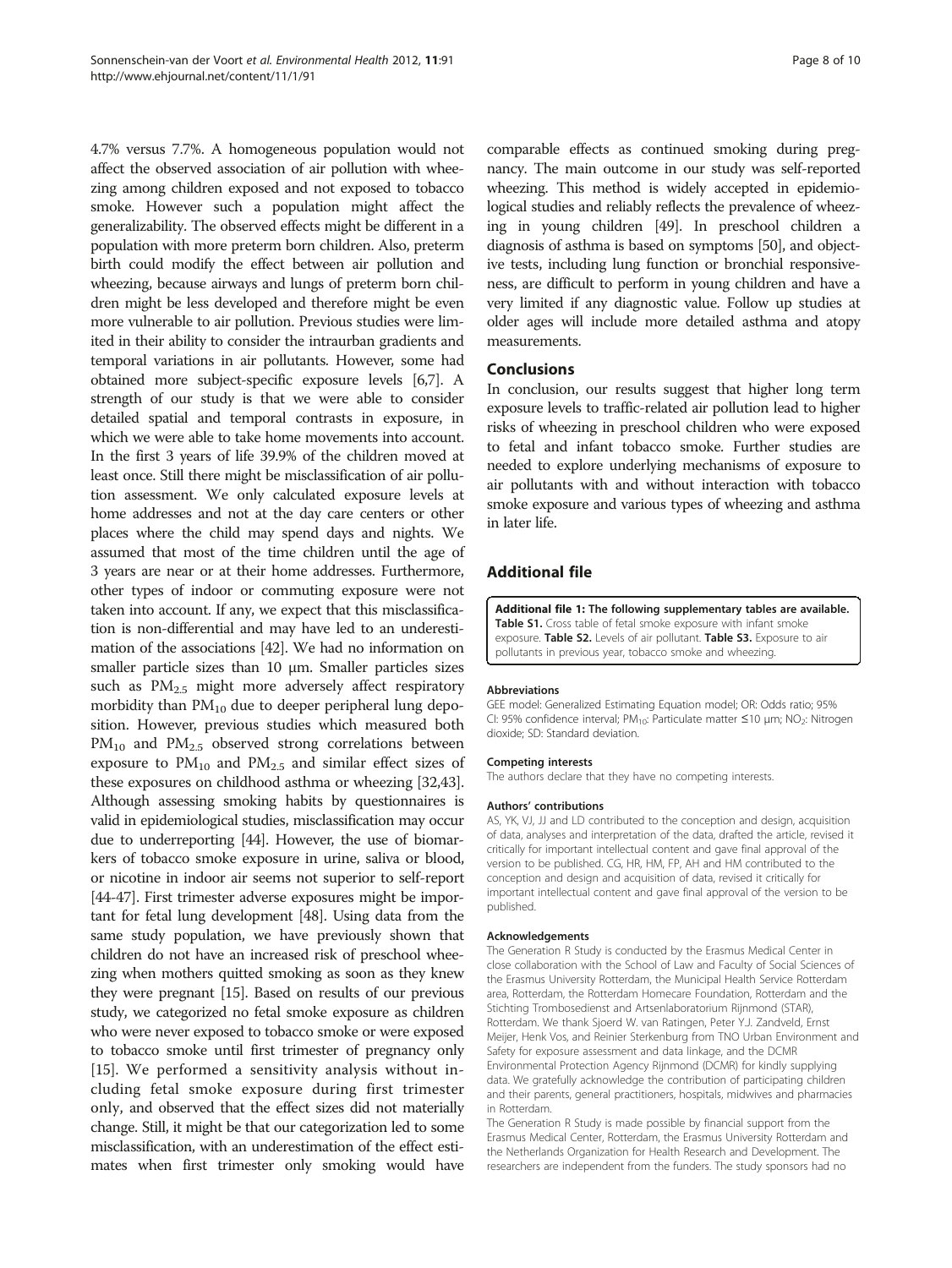<span id="page-8-0"></span>role in study design, data analysis, interpretation of data, or writing of this report. Dr Vincent Jaddoe received an additional grant from the Netherlands Organization for Health Research and Development (ZonMw 90700303, 916.10159). Dr Liesbeth Duijts is the recipient of a European Respiratory Society/Marie Curie Joint Research Fellowship - Number MC 1226–2009. The research leading to these results has received funding from the European Respiratory Society and the European Community's Seventh Framework Programme FP7/2007-2013 - Marie Curie Actions under grant agreement RESPIRE, PCOFUND-GA-2008-229571 and from the Seventh Framework Programme, project CHICOS (HEALTH-F2-2009-241504). TNO received funding from The Netherlands Ministry of Housing, Spatial Planning and the Environment (VROM) to support exposure assessments.

#### Author details

<sup>1</sup>The Generation R Study Group, Erasmus Medical Center, Rotterdam, The Netherlands. <sup>2</sup>Department of Pediatrics, Division of Respiratory Medicine, Erasmus Medical Center, Rotterdam, The Netherlands. <sup>3</sup>Department of Epidemiology, Erasmus Medical Center, Rotterdam, The Netherlands. 4 Department of Urban Environment and Safety, Netherlands Organization for Applied Scientific Research (TNO), Delft, The Netherlands. <sup>5</sup>Department of Pediatrics, Erasmus Medical Center, Rotterdam, The Netherlands. 6 Department of Pediatric Pulmonology and Allergology, Wilhelmina Children's Hospital, Utrecht, The Netherlands. <sup>7</sup>Department of Public Health, Erasmus Medical Center, Rotterdam, The Netherlands. <sup>8</sup>Department of Pediatrics, Division of Neonatology, Erasmus Medical Center, Rotterdam, The **Netherlands** 

#### Received: 26 June 2012 Accepted: 4 December 2012 Published: 11 December 2012

#### References

- 1. Sarnat JA, Holguin F: Asthma and air quality. Curr Opin Pulm Med 2007, 13(1):63–66.
- 2. Trasande L, Thurston GD: The role of air pollution in asthma and other pediatric morbidities. J Allergy Clin Immunol 2005, 115(4):689–699.
- Rabinovitch N, Silveira L, Gelfand EW, Strand M: The response of children with asthma to ambient particulate is modified by tobacco smoke exposure. Am J Respir Crit Care Med 2011, 184(12):1350–1357.
- 4. Andersen ZJ, Bonnelykke K, Hvidberg M, Jensen SS, Ketzel M, Loft S, Sorensen M, Tjonneland A, Overvad K, Raaschou-Nielsen O: Long-term exposure to air pollution and asthma hospitalisations in older adults: a cohort study. Thorax 2012, 67(1):6–11.
- 5. Rosenlund M, Forastiere F, Porta D, De Sario M, Badaloni C, Perucci CA: Traffic-related air pollution in relation to respiratory symptoms, allergic sensitisation and lung function in schoolchildren. Thorax 2009, 64(7):573–580.
- 6. Heinrich J, Wichmann HE: Traffic related pollutants in Europe and their effect on allergic disease. Curr Opin Allergy Clin Immunol 2004, 4(5):341–348.
- Braback L, Forsberg B: Does traffic exhaust contribute to the development of asthma and allergic sensitization in children: findings from recent cohort studies. Environ Health 2009, 8:17.
- 8. Brauer M, Hoek G, Smit HA, de Jongste JC, Gerritsen J, Postma DS, Kerkhof M, Brunekreef B: Air pollution and development of asthma, allergy and infections in a birth cohort. Eur Respir J 2007, 29(5):879–888.
- 9. Morgenstern V, Zutavern A, Cyrys J, Brockow I, Gehring U, Koletzko S, Bauer CP, Reinhardt D, Wichmann HE, Heinrich J: Respiratory health and individual estimated exposure to traffic-related air pollutants in a cohort of young children. Occup Environ Med 2007, 64(1):8–16.
- 10. Bateson TF, Schwartz J: Children's response to air pollutants. J Toxicol Environ Health A 2008, 71(3):238–243.
- 11. Pinkerton KE, Joad JP: Influence of air pollution on respiratory health during perinatal development. Clin Exp Pharmacol Physiol 2006, 33(3):269–272.
- 12. Midodzi WK, Rowe BH, Majaesic CM, Saunders LD, Senthilselvan A: Early life factors associated with incidence of physician-diagnosed asthma in preschool children: results from the Canadian early childhood development cohort study. J Asthma 2010, 47(1):7–13.
- 13. Brauer M, Hoek G, Van Vliet P, Meliefste K, Fischer PH, Wijga A, Koopman LP, Neijens HJ, Gerritsen J, Kerkhof M, Heinrich J, Bellander T, Brunekreef B: Air pollution from traffic and the development of respiratory infections and

asthmatic and allergic symptoms in children. Am J Respir Crit Care Med 2002, 166(8):1092–1098.

- 14. Gehring U, Wijga AH, Brauer M, Fischer P, de Jongste JC, Kerkhof M, Oldenwening M, Smit HA, Brunekreef B: Traffic-related air pollution and the development of asthma and allergies during the first 8 years of life. Am J Respir Crit Care Med 2010, 181(6):596–603.
- 15. Duijts L, Jaddoe VW, van der Valk RJ, Henderson JA, Hofman A, Raat H, Steegers EA, Moll HA, de Jongste JC: Fetal exposure to maternal and paternal smoking and the risks of wheezing in preschool children: the Generation R Study. Chest 2012, 141(4):876–885.
- 16. Jaddoe VW, van Duijn CM, Franco OH, van der Heijden AJ, van IJzendoorn MH, de Jongste JC, van der Lugt A, Mackenbach JP, Moll HA, Raat H, Rivadeneira F, Steegers EA, Tiemeier H, Uitterlinden AG, Verhulst FC, Hofman A: The Generation R Study: design and cohort update 2012. Eur J Epidemiol 2012, 27(9):739–756.
- 17. van den Hooven EH, de Kluizenaar Y, Pierik FH, Hofman A, van Ratingen SW, Zandveld PY, Mackenbach JP, Steegers EA, Miedema HM, Jaddoe VW: Air pollution, blood pressure, and the risk of hypertensive complications during pregnancy: the generation R study. Hypertension 2011, 57(3):406–412.
- 18. Netherlands Ministry of Infrastructure and the Environment: Air Quality Decree 2007 (Regeling beoordeling Luchtkwaliteit 2007).: Staatscourant; 2007. Available: <http://wetten.overheid.nl/BWBR0022817/> [accessed 12 September 2010].
- 19. Beelen R, Voogt M, Duyzer J, Zandveld P, Hoek G: Comparison of the performances of land use regression modelling and dispersion modelling in estimating small-scale variations in long-term air pollution concentrations in a Dutch urban area. Atmos Environ 2010, 44:4614–4621.
- 20. Keuken M, Zandveld P, van den Elshout S, Janssen NAH, Hoek G; Air quality and health impact of PM10 and EC in the city of Rotterdam, the Netherlands in 1985–2008. Atmos Environ 2011, 45:5294–5301.
- 21. Asher MI, Keil U, Anderson HR, Beasley R, Crane J, Martinez F, Mitchell EA, Pearce N, Sibbald B, Stewart AW, Strachan D, Weiland SK, Williams HC: International Study of Asthma and Allergies in Childhood (ISAAC): rationale and methods. Eur Respir J 1995, 8(3):483-491.
- 22. Sonnenschein-van der Voort AM, Jaddoe VW, van der Valk RJ, Willemsen SP, Hofman A, Moll HA, de Jongste JC, Duijts L: Duration and exclusiveness of breastfeeding and childhood asthma-related symptoms. Eur Respir J 2012, 39(1):81–89.
- 23. Spratt M, Carpenter J, Sterne JA, Carlin JB, Heron J, Henderson J, Tilling K: Strategies for multiple imputation in longitudinal studies. Am J Epidemiol 2010, 172(4):478–487.
- 24. Beunckens C, Sotto C, Molenberghs G: A simulation study comparing weighted estimating equations with multiple imputation based estimating equations for longitudinal binary data. Comput Stat Data Anal 2008, 52(3):1533–1548.
- 25. Nordling E, Berglind N, Melen E, Emenius G, Hallberg J, Nyberg F, Pershagen G, Svartengren M, Wickman M, Bellander T: Traffic-related air pollution and childhood respiratory symptoms, function and allergies. Epidemiology 2008, 19(3):401–408.
- 26. Morgenstern V, Zutavern A, Cyrys J, Brockow I, Koletzko S, Kramer U, Behrendt H, Herbarth O, von Berg A, Bauer CP, Wichmann HE, Heinrich J, Group GS, Group LS: Atopic diseases, allergic sensitization, and exposure to traffic-related air pollution in children. Am J Respir Crit Care Med 2008, 177(12):1331–1337.
- 27. Clark NA, Demers PA, Karr CJ, Koehoorn M, Lencar C, Tamburic L, Brauer M: Effect of early life exposure to air pollution on development of childhood asthma. Environ Health Perspect 2010, 118(2):284–290.
- 28. Carlsten C, Dybuncio A, Becker A, Chan-Yeung M, Brauer M: Traffic-related air pollution and incident asthma in a high-risk birth cohort. Occup Environ Med 2011, 68(4):291–295.
- 29. Mann JK, Balmes JR, Bruckner TA, Mortimer KM, Margolis HG, Pratt B, Hammond SK, Lurmann FW, Tager IB: Short-term effects of air pollution on wheeze in asthmatic children in Fresno, California. Environ Health Perspect 2010, 118(10):1497-1502.
- 30. McConnell R, Islam T, Shankardass K, Jerrett M, Lurmann F, Gilliland F, Gauderman J, Avol E, Kunzli N, Yao L, Peters J, Berhane K: Childhood incident asthma and traffic-related air pollution at home and school. Environ Health Perspect 2010, 118(7):1021–1026.
- 31. Galan I, Tobias A, Banegas JR, Aranguez E: Short-term effects of air pollution on daily asthma emergency room admissions. Eur Respir J 2003, 22(5):802–808.